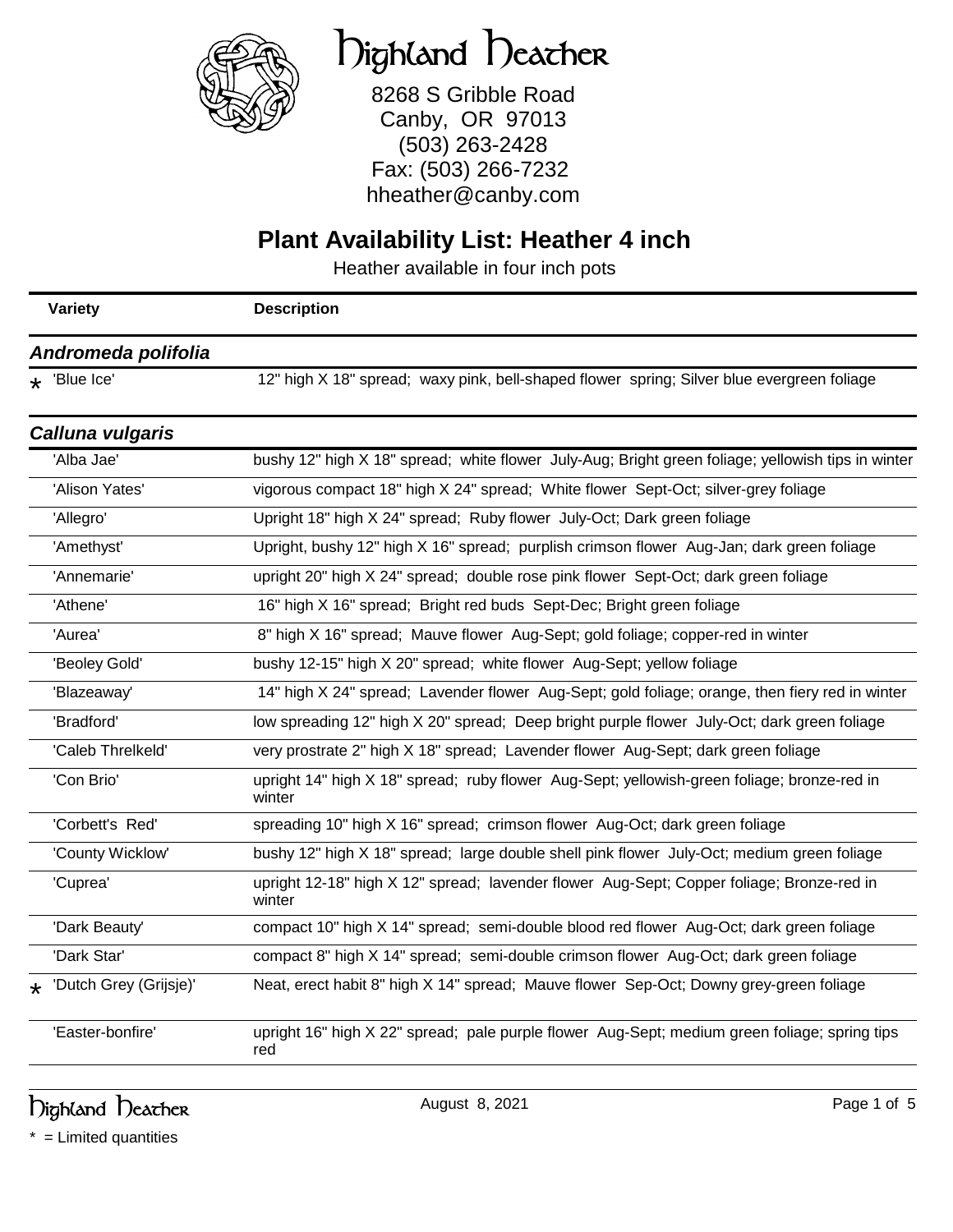Heather available in four inch pots

|         | <b>Variety</b>          | <b>Description</b>                                                                                                   |
|---------|-------------------------|----------------------------------------------------------------------------------------------------------------------|
|         | <b>Calluna vulgaris</b> |                                                                                                                      |
|         | 'Elsie Purnell'         | upright 18" high X 30" spread; double pink flower Aug-Oct; grey-green foliage                                        |
|         | 'Finale'                | spreading erect 16" high X 20" spread; Amethyst flower Oct -Nov; dark green                                          |
|         | 'Firefly'               | upright 18" high X 20" spread; deep mauve flower Aug-Sept; salmon red foliage; striking brick<br>red in winter       |
|         | 'Flamingo'              | 12" high X 20" spread; lavender flower Aug-Sept; dark green foliage; pinkish-red new growth<br>in spring             |
|         | 'Fraser's Old Gold'     | open, erect 12" high X 20" spread; Lavender flower July-Aug.; gold foliage; intense orange/red<br>in winter          |
| $\star$ | 'Glenfiddich'           | 12" high X 16" spread; Mauve flower Aug-Sept; copper foliage; bronze-red in winter                                   |
|         | 'Glenlivet'             | spreading 6" high X 10" spread; Pink flower Aug- Sept; orange foliage; striking deep red in<br>winter                |
| $\star$ | 'Gold Charm'            | compact 8" high X 16" spread; Violet flower Aug-Sept; gold foliage; pink tips in Spring                              |
|         | 'Gold Haze'             | bushy 15" high X 18" spread; white flower Aug-Sept; pale yellow foliage; still more yellow in<br>winter              |
|         | 'H.E. Beale'            | upright 24" high X 24" spread; double shell pink flower Aug-Oct; dark green foliage; bronze in<br>winter             |
| $\star$ | 'Hoyerhagen'            | compact 10" high X 14" spread; pale crimson flower Aug-Sept; bright orange-gold foliage;<br>deepens in winter        |
| $\star$ | 'Jan Dekker'            | spreading 6" high X 12" spread; Mauve flower Aug-Sept; downy grey foliage                                            |
|         | $\star$ 'Jana'          | 14" high X 20" spread; Double red flowers Aug-Sept; Medium green foliage                                             |
|         | 'Jeanette'              | 16" high X 18" spread; White buds Aug-Nov; Bright green foliage                                                      |
|         | 'Jimmy Dyce'            | dwarf 8" high X 12" spread; double lilac pink flower Sept-Nov; dark green foliage; bronze in<br>winter               |
|         | 'Kerstin'               | upright 12" high X 18" spread; mauve flower Aug-Sept; downy gray foliage; spring tips pink,<br>yellow                |
|         | 'Kinlochruel'           | compact bush 10" high X 16" spread; double white flower Aug-Oct; bright green foliage;<br>bronze tips in winter      |
|         | 'Larissa'               | Upright, bushy 12" high X 18" spread; Rch brick red flowers, bud bloomer Aug-Oct; dark<br>green foliage              |
|         | 'Lianne'                | Bushy habit 20" high X 18" spread; Dark violet buds Aug-Nov; Medium green foliage; Dark<br>purplish green in winter. |
|         | 'Lime Glade'            | upright 12" high X 18" spread; white flower Sept-Oct; lime-green foliage; almost white in spring                     |
|         | 'Mair's Variety'        | upright 24" high X 24" spread; white flower July-Sept; medium green foliage                                          |
|         | 'Merlyn'                | Bushy 20" high X 18" spread; Pink buds Aug-Nov; Dark green foliage                                                   |

### highland Deather **August 8, 2021** August 8, 2021 Page 2 of 5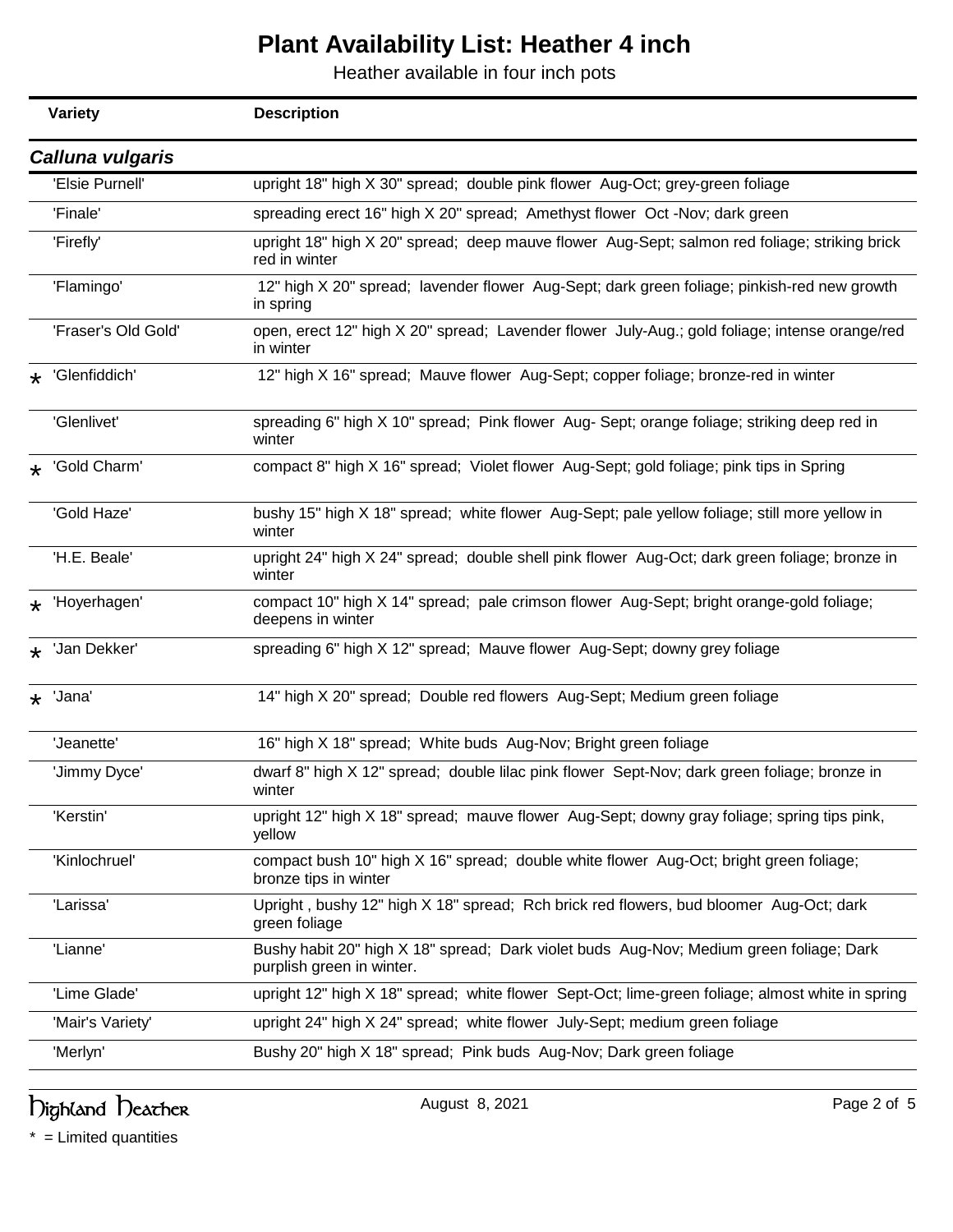Heather available in four inch pots

|         | <b>Variety</b>     | <b>Description</b>                                                                                                              |
|---------|--------------------|---------------------------------------------------------------------------------------------------------------------------------|
|         | Calluna vulgaris   |                                                                                                                                 |
|         | 'Red Fred'         | Upright 14" high X 18" spread; Lilac-pink flower Aug-Sept; mid-green foliage; brilliant red new<br>growth                       |
|         | 'Red Haze'         | upright 20" high X 28" spread; lavender flower Aug-Sept; dull gold foliage; turning reddish<br>bronze in winter                 |
|         | 'Reini'            | upright 18" high X 24" spread; white flower Aug-Sept; downy grey foliage; yellow tips in spring<br>in summer                    |
|         | 'Renate'           | Very erect habit 18" high X 24" spread; Purple buds Aug - Nov; Dark green foliage; Dark<br>purple green in winter               |
|         | 'Robert Chapman'   | erect 18" high X 30" spread; lavender flower July-Aug; gold/bronze foliage; red in winter                                       |
|         | 'Roter Oktober'    | upright 16" high X 16" spread; crimson flower Sept-Nov; dark green foliage                                                      |
|         | 'Ruby Slinger'     | bushy 10" high X 14" spread; white flower Aug-Oct; bright green foliage; spring tips golden                                     |
|         | 'Salena'           | Upright 16-20" high X 18" spread; Red buds Aug-Nov; Dark green foliage                                                          |
|         | 'Sandy'            | Erect 15" high X 24" spread; White flower Aug-Nov; Gold foliage year-round                                                      |
|         | 'Selly'            | Upright 12"-24" high X 24" spread; Red Buds Aug-Nov; Dark Green foliage; Holds buds well<br>into winter                         |
|         | 'Silver Knight'    | erect 20" high X 24" spread; pale lavender flower Aug-Sept; silver-grey foliage                                                 |
| $\star$ | 'Silver Rose'      | upright 16" high X 20" spread; lilac-pink flower Aug-Sept; downy silver-grey foliage                                            |
|         | 'Spring Cream'     | upright 15" high X 18" spread; white flower Aug-Nov; medium green foliage; yellow tips in<br>winter, spring tips cream          |
|         | 'Spring Torch'     | upright 20" high X 24" spread; mauve flower Aug-Sept; medium green foliage; tips turn pink,<br>red, cream in spring.            |
| $\star$ | 'Trinklet'         | 10" high X 16" spread; Lavender flowers Aug-Sept; Dark green fioliage, pink/cream tips in<br>spring; Chocolate brown in winter. |
|         | 'White Lawn'       | prostrate 2" high X 16" spread; white flower Aug-Sept; clear green foliage                                                      |
|         | 'Wickwar Flame'    | upright 18" high X 24" spread; lavender flower Aug-Oct; Gold with orange foliage                                                |
|         | 'Winter Chocolate' | Compact 8" high X 18" spread; Pale lavender flower Aug-Oct; Gold foliage; Chocolate Red in<br>winter                            |
|         | Erica carnea       |                                                                                                                                 |
|         | 'December Red'     | spreading 6-8" high X 18" spread; pink to reddish/purple flower Nov-April; medium green<br>foliage                              |
|         | 'Golden Starlet'   | compact, spreading 6" high X 16" spread; white flower Dec-Mar; glowing yellow foliage; lime-<br>green in winter                 |
|         | 'Porter's Red'     | spreading 6" high X 18" spread; magenta flower Jan-May; dark green foliage                                                      |
|         | 'Rosalie'          | low, upright 6" high X 14" spread; bright pink flower Jan-Apr; bronze green foliage                                             |
|         | 'Rubinteppich'     | Vigorous 6" high X 16" spread; Heliotrope flowers Jan-Apr; Mid green foliage                                                    |

highland Deather **August 8, 2021** August 8, 2021 Page 3 of 5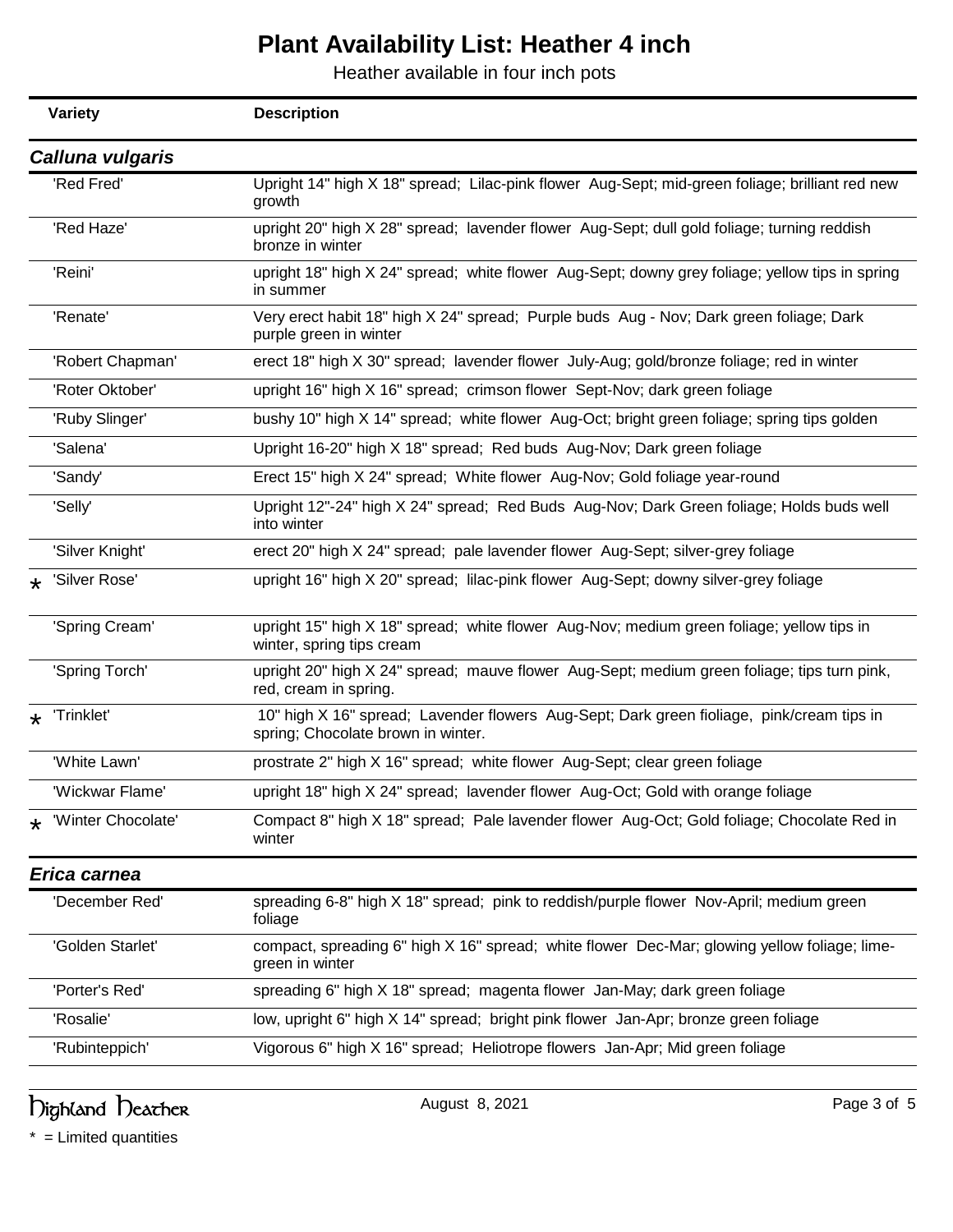Heather available in four inch pots

|         | <b>Variety</b>      | <b>Description</b>                                                                                                      |
|---------|---------------------|-------------------------------------------------------------------------------------------------------------------------|
|         | Erica carnea        |                                                                                                                         |
|         | 'Springwood White'  | spreading 8" high X 24" spread; white flower Jan-May; bright green foliage                                              |
|         | Erica cinerea       |                                                                                                                         |
|         | * 'Alba Minor'      | spreading 8" high X 22" spread; white flower July-Nov; bright green foliage                                             |
|         | 'Atropurpurea'      | bushy 10" high X 22" spread; amethyst flower June-Oct; dark green foliage                                               |
|         | 'C.D. Eason'        | spreading 9" high X 20" spread; bright magenta flower June-Sept; dark green foliage                                     |
| $\star$ | 'Golden Hue'        | Very upright and vigorous 14" high X 28" spread; Amethyst flower July-Oct; pale yellow foliage;<br>tipped red in winter |
| $\star$ | 'Lime Soda'         | compact, spreading 12" high X 22" spread; soft lavender flower June-Oct; lime-green foliage                             |
|         | 'Neptune'           | bushy 24" high X 24" spread; cerise flower July-Sept; medium green                                                      |
|         | 'Pentreath'         | neat carpeter 12" high X 22" spread; beetroot flower June-Oct; dark green foliage                                       |
|         | 'Purple Beauty'     | spreading 12" high X 22" spread; amethyst flower June-Oct; dark green foliage                                           |
|         | 'Velvet Night'      | upright 10" high X 24" spread; deep beetroot flower June-Sept; dark green foliage                                       |
|         | Erica x darleyensis |                                                                                                                         |
|         | 'Arthur Johnson'    | Open Bush 18" high X 30" spread; pink-reddish purple flower Nov-May; medium green foliage                               |
|         | 'Darley Dale'       | bushy 15-18" high X 36" spread; shell to deep pink flower Sept-May; medium green foliage                                |
|         | 'Furzey'            | bushy 15" high X 24" spread; dark lilac pink flower Nov-May; dark green foliage                                         |
|         | 'George Rendall'    | bushy 15" high X 26" spread; pink-reddish purple flower Nov-May; medium green foliage; red<br>pink tips in spring       |
|         | 'Ghost Hills'       | spreading 12" high X 24" spread; pink-reddish purple flower Nov-May; light green foliage; tips<br>cream in spring       |
|         | 'Jack H. Brummage'  | spreading 12" high X 24" spread; reddish purple flower Jan-May; yellow all year foliage; orange<br>tints in winter      |
|         | 'Jenny Porter'      | spreading 10" high X 24" spread; lilac flower Jan-May; medium green foliage; cream tips spring                          |
|         | 'Kramer's Rote'     | bushy 15" high X 24" spread; magenta flower Jan-Apr; dark green foliage; bronze in winter                               |
|         | 'Margaret Porter'   | bushy 8-10" high X 18" spread; lilac flower Jan-May; medium green foliage; cream tips in winter                         |
|         | 'Mary Helen'        | bushy 10" high X 18" spread; pink flower Feb-Apr; yellow-gold foliage; bronzing in winter                               |
|         | 'Silberschmelze'    | bushy 15"-18" high X 36" spread; white flower Oct-May; medium green foliage                                             |
|         | 'Spring Surprise'   | Broad, upright 18" high X 24" spread; Dark rose flower March-May; Dark green foliage                                    |
|         | 'White Perfection'  | erect 16" high X 28" spread; Pure white flower Dec-April; bright green foliage; tipped yellow in<br>spring              |
|         | 'Winter Treasure'   | Loose, upright 24" high X 36" spread; Salmon pink flowers Nov-May; Dark green foliage                                   |